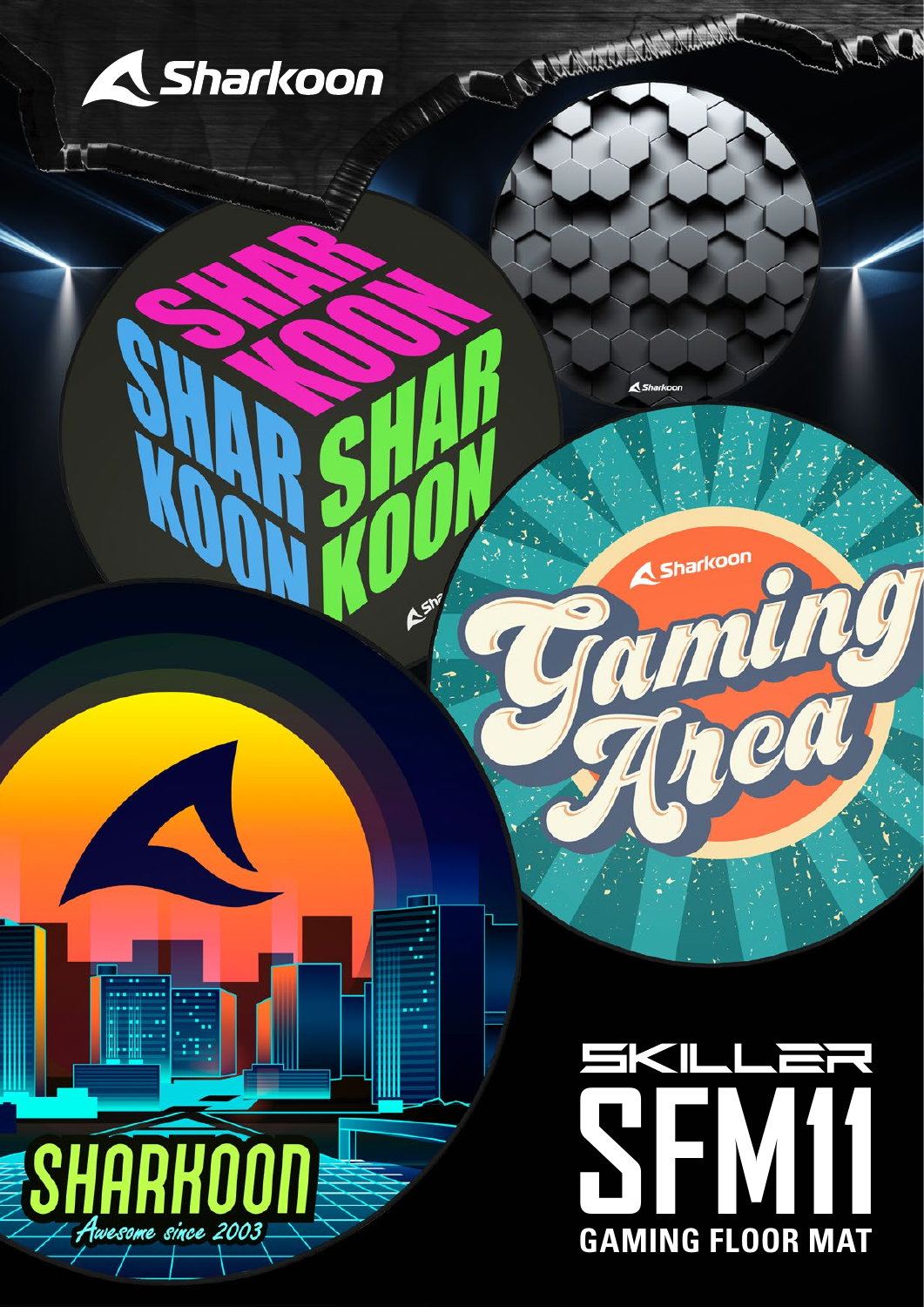## **FOUR RESILIENT DESIGNS**

The SKILLER SFM11 is available in four unique designs - from the adventurous to the futuristic. What the four patterns have in common, however, is a high degree of quality, giving wear and tear just about no chance at all. Using the sublimation process, all prints are impregnated directly into the fabric, meaning that they last much longer compared to other usual prints.



**The hex design is particularly impressive with its**  hyper-realistic 3D depth-effect in dark colors. This **dusky and atmospheric motif is a timeless eye-catcher.** 



**This cubic design depicts the name Sharkoon in three matte colors, which together form a single cube. The simplicity of the design will allow the mat to be easily integrated into almost any room.** 



**The retro-urban design looks futuristic and depicts a cyber-like skyline with the Sharkoon logo on the horizon in front of the glowing red sun. Fans of such impressive scenes will undoubtedly appreciate this floor protection mat.** 

#### **RETRO GAMING AREA**



**The gaming area design is presented in light, slightly paled colors that are reminiscent of the surfing style of the early 1960s. Its appearance is refreshing and playful and can add a splash of color within your own four walls.**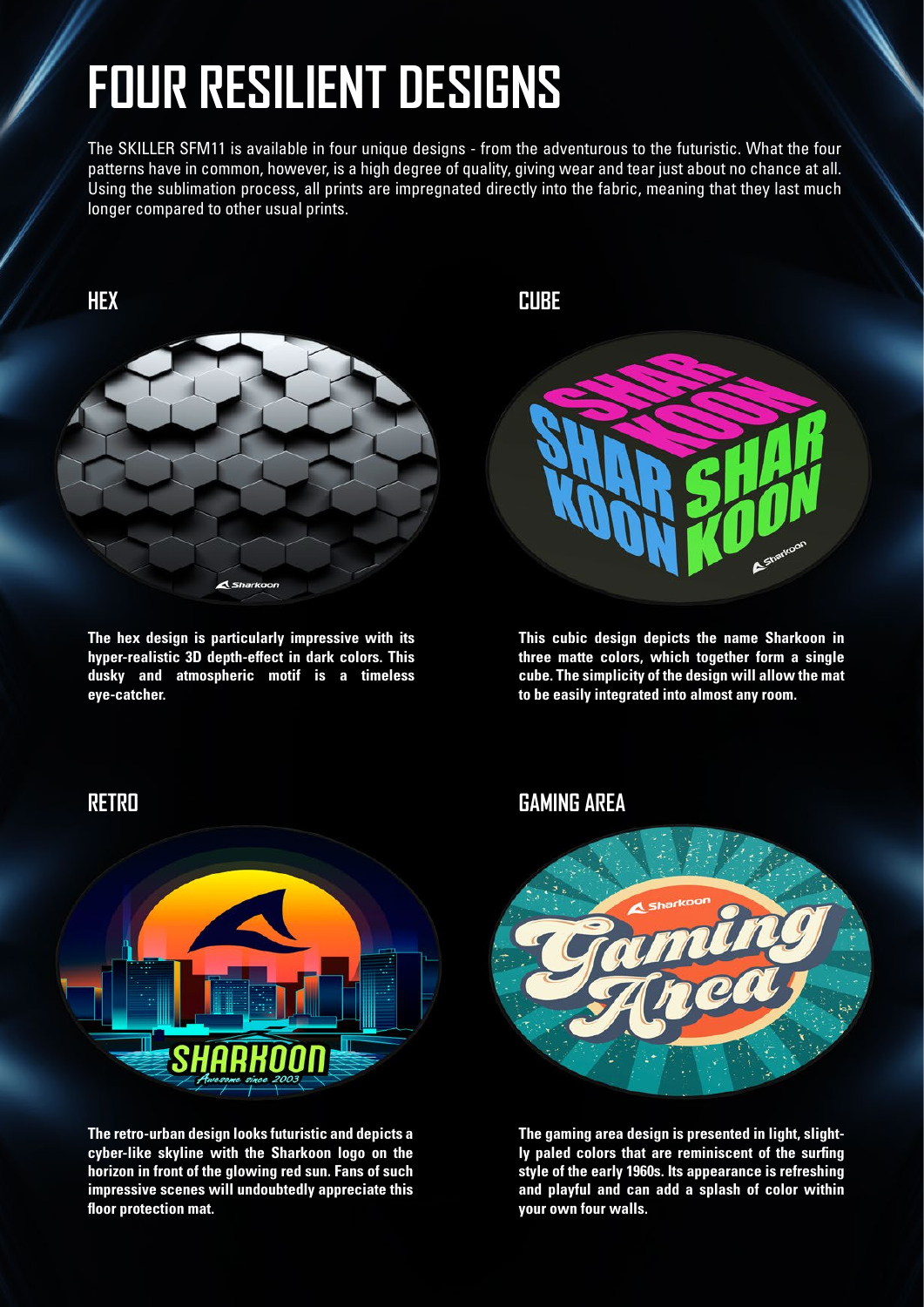## **TOP FEATURES**



## **HARD-WEARING AND NOISE DAMPENING**

Thanks to the five-millimeter thickness of the floor protection mat, it can endure the continuous rolling of chair casters, while, at the same time, noises are effectively muffled. Thanks to the durable SFM11, the floor will be protected from scratches as well as abrasion marks caused by the chair casters. The stitched edging prevents the mat from fraying and adds to the durability and long life of the mat. With its rubberized underside, the mat won't let itself get pushed and will always stay firmly in place.